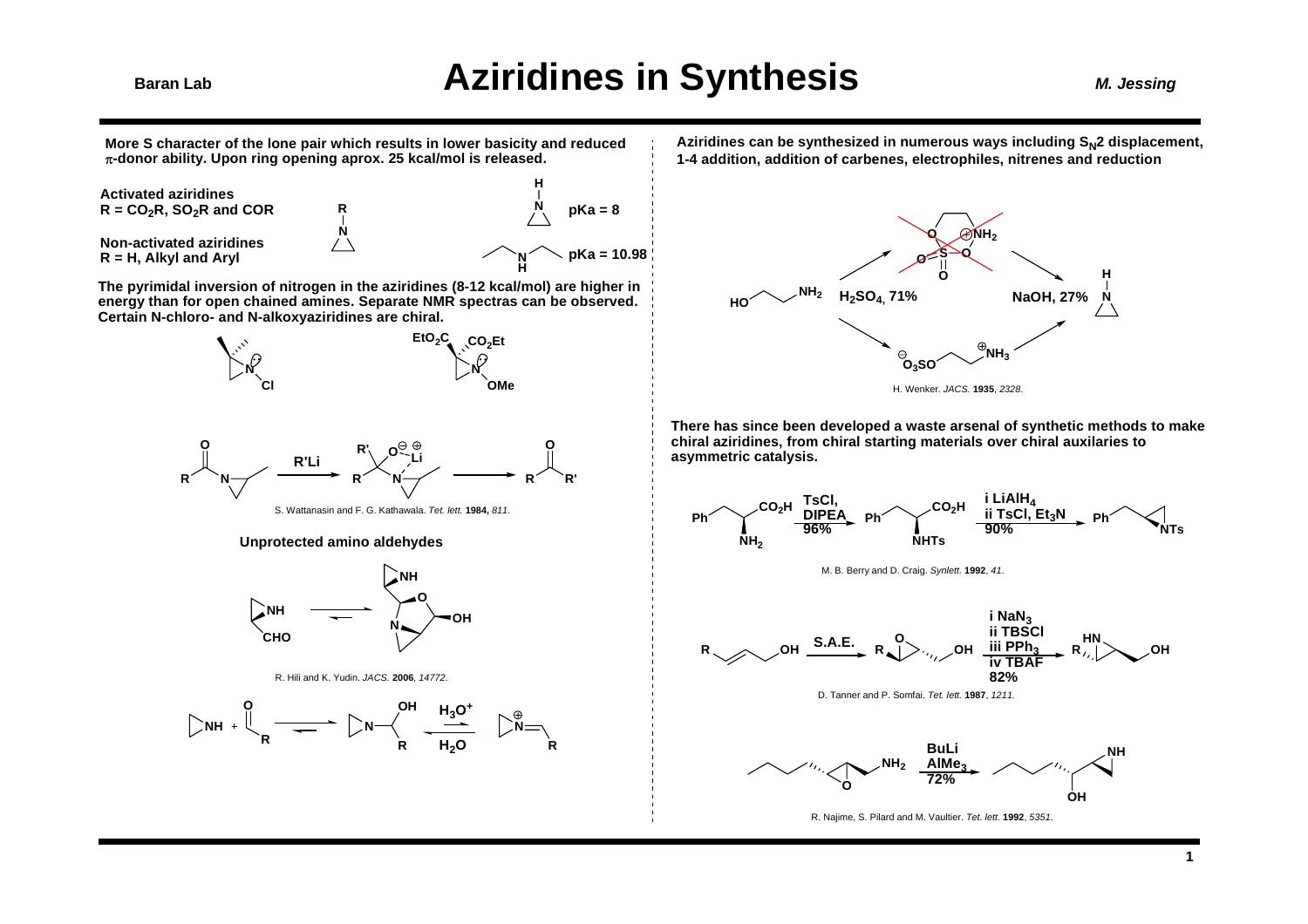### **Aziridines in Synthesis**

**M. Jessing** 

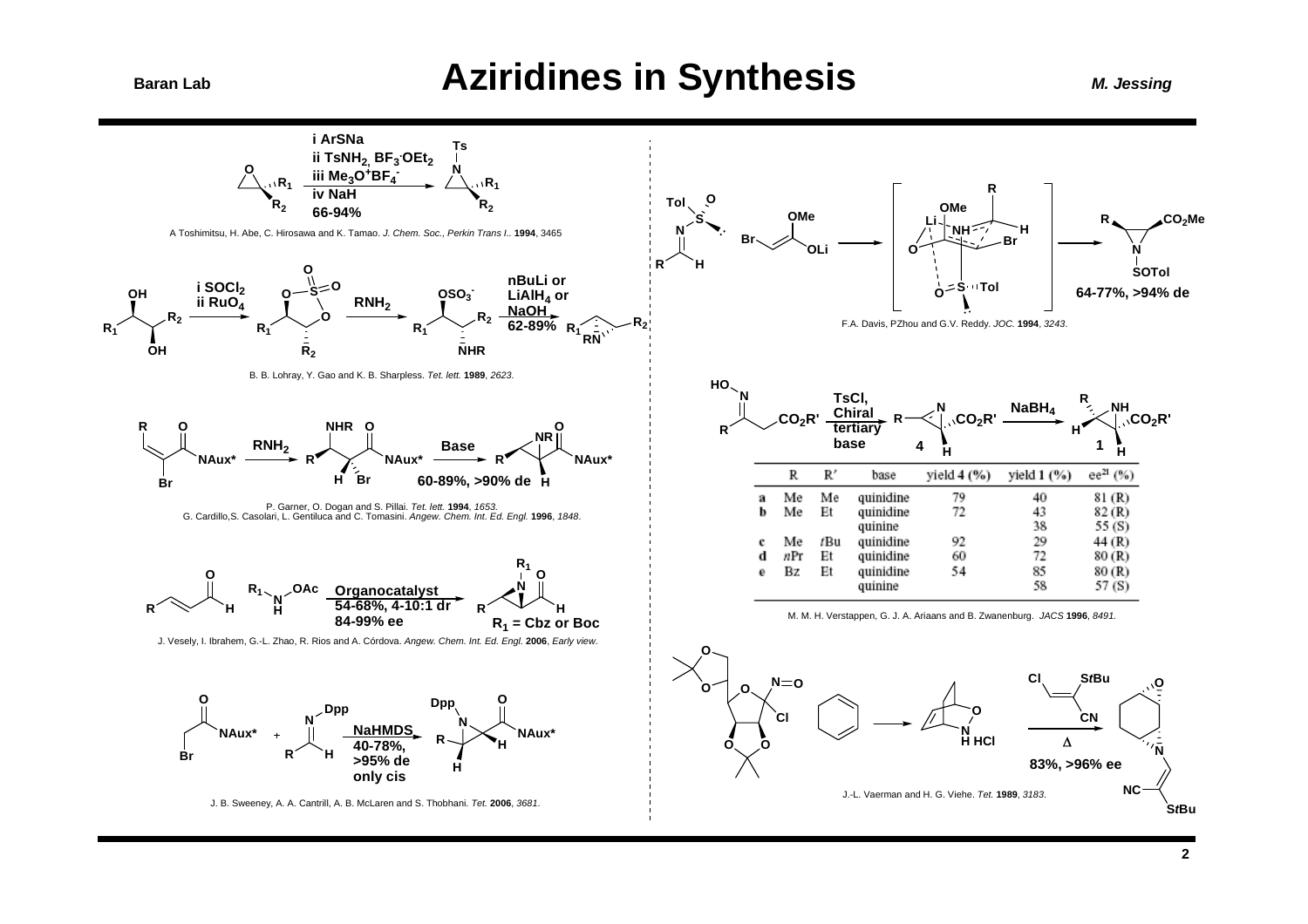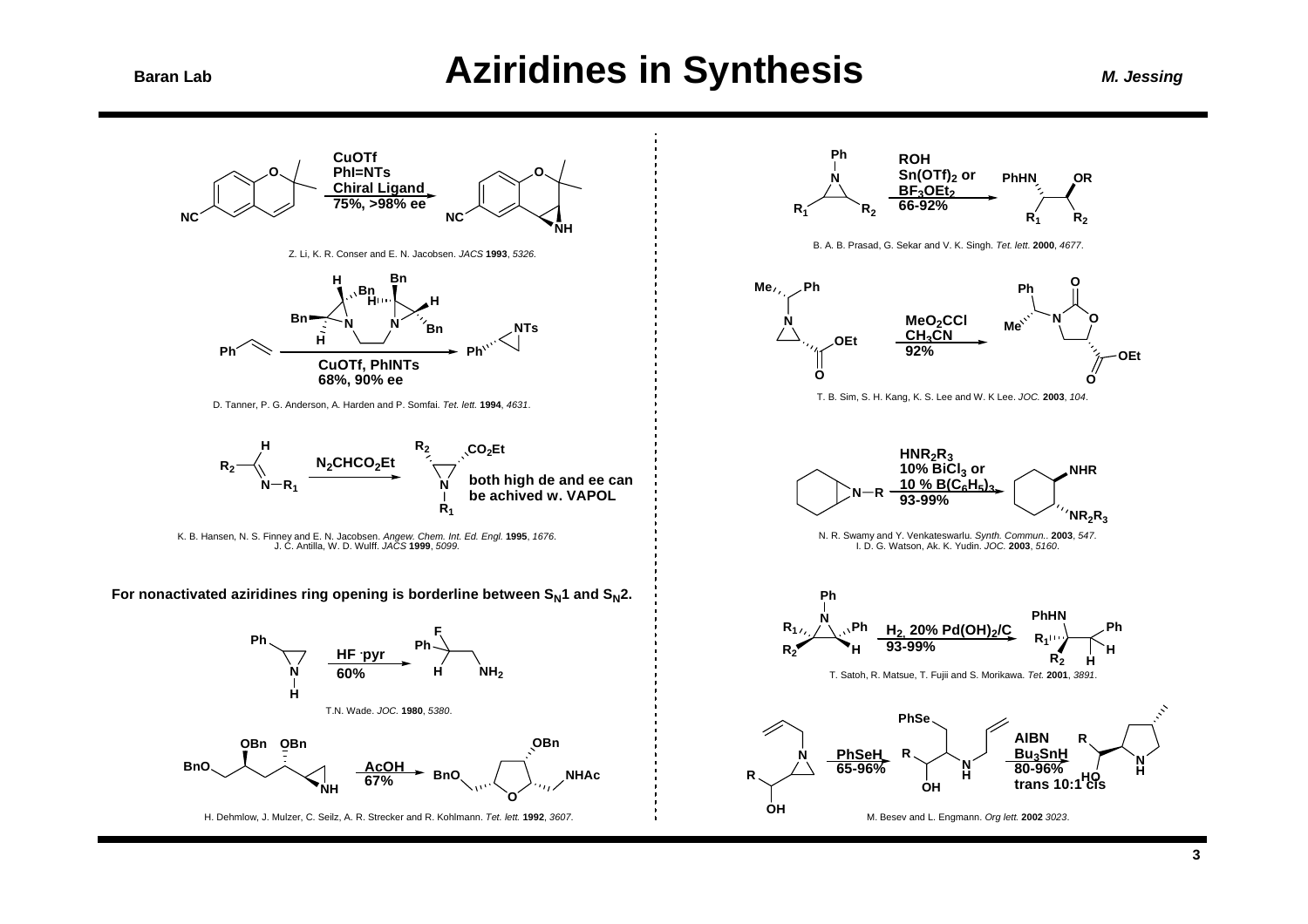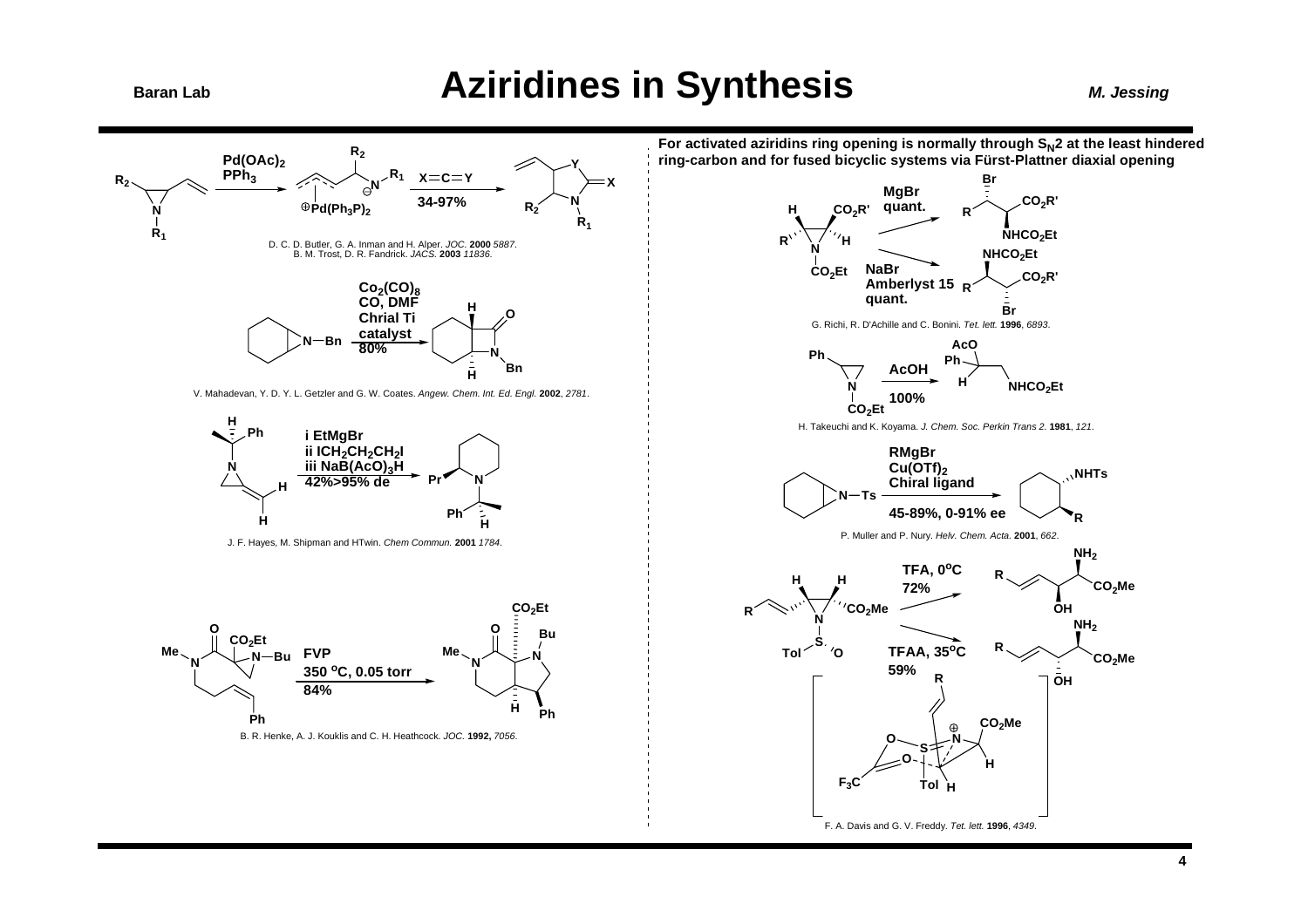**Baran Lab**

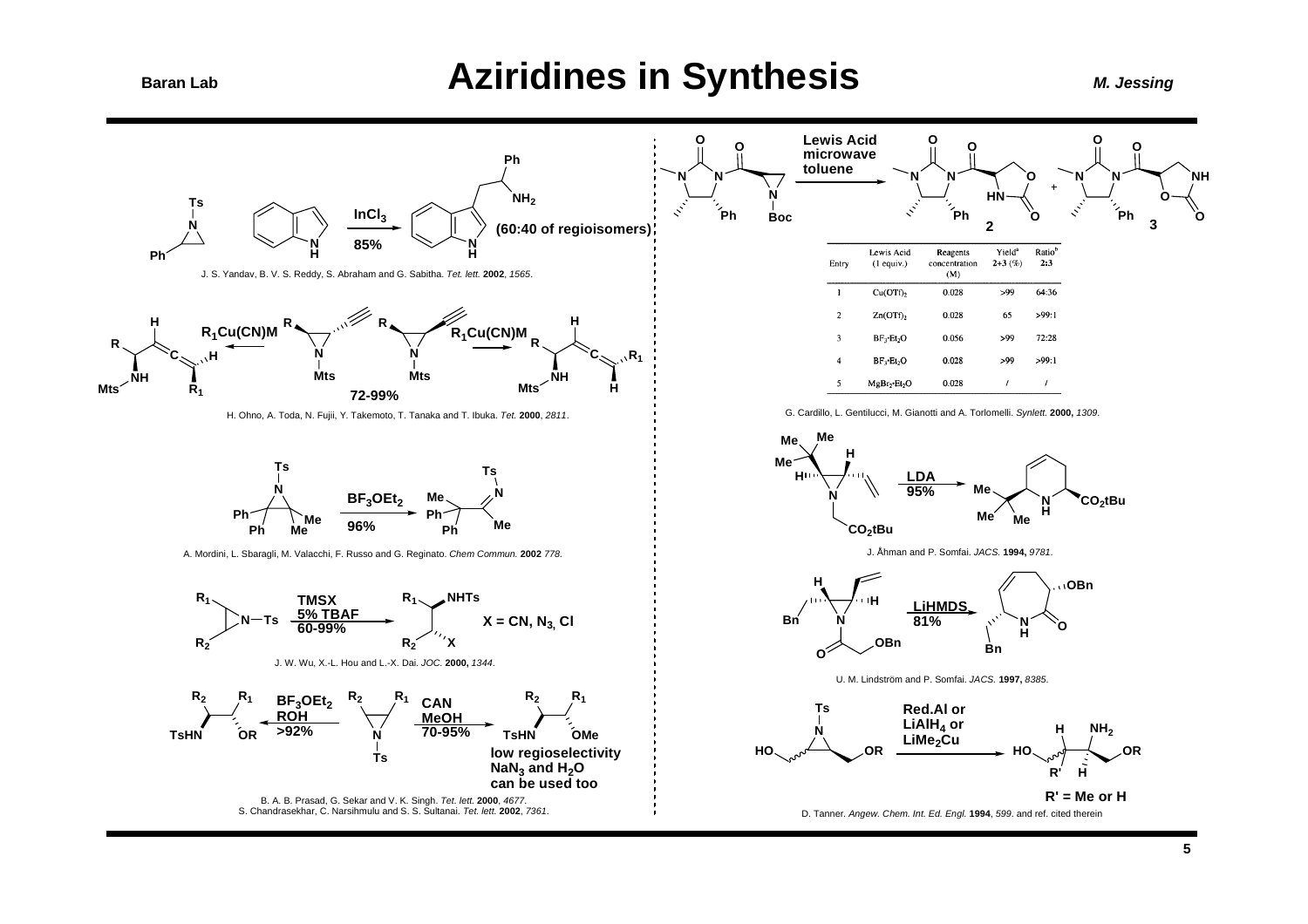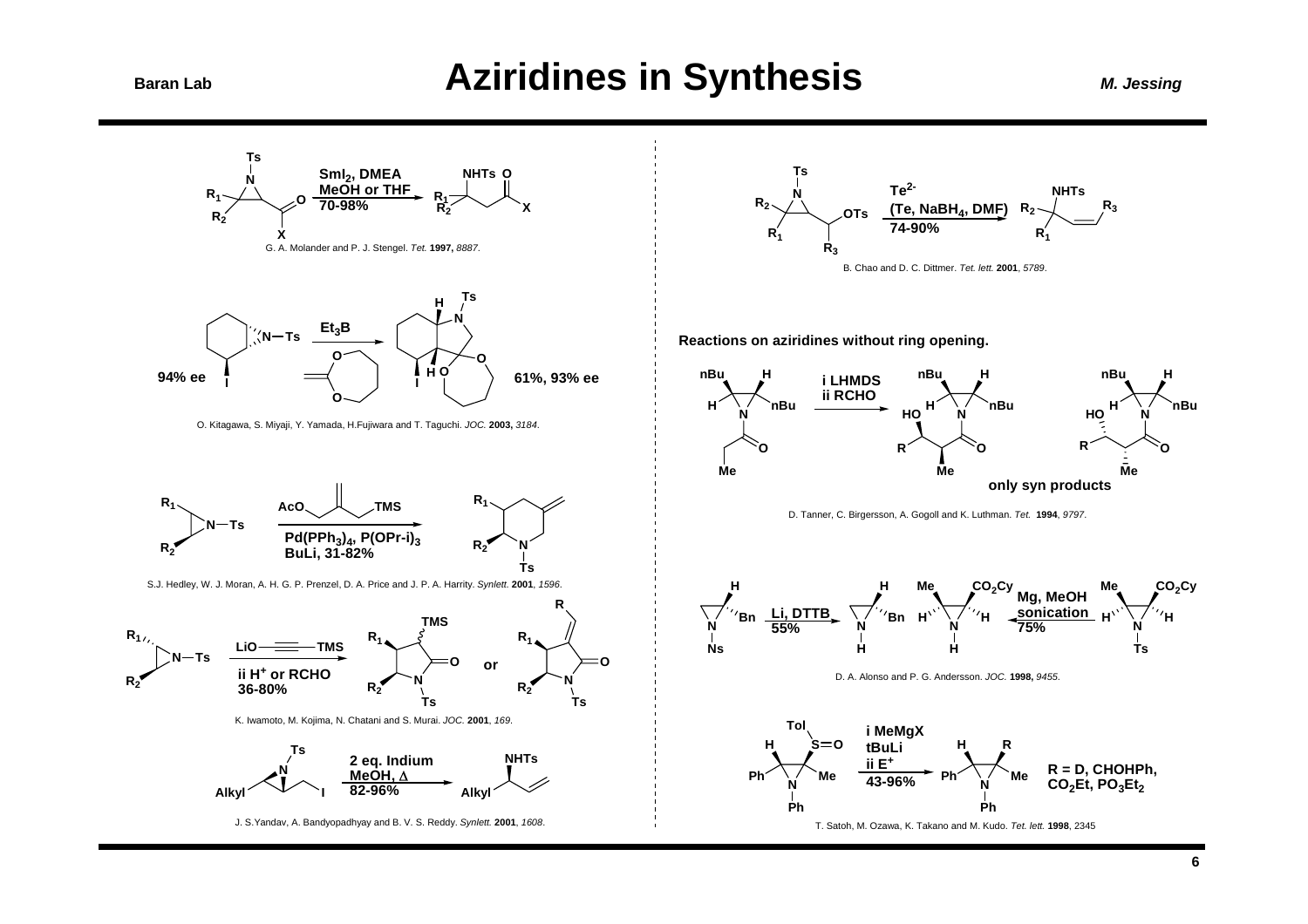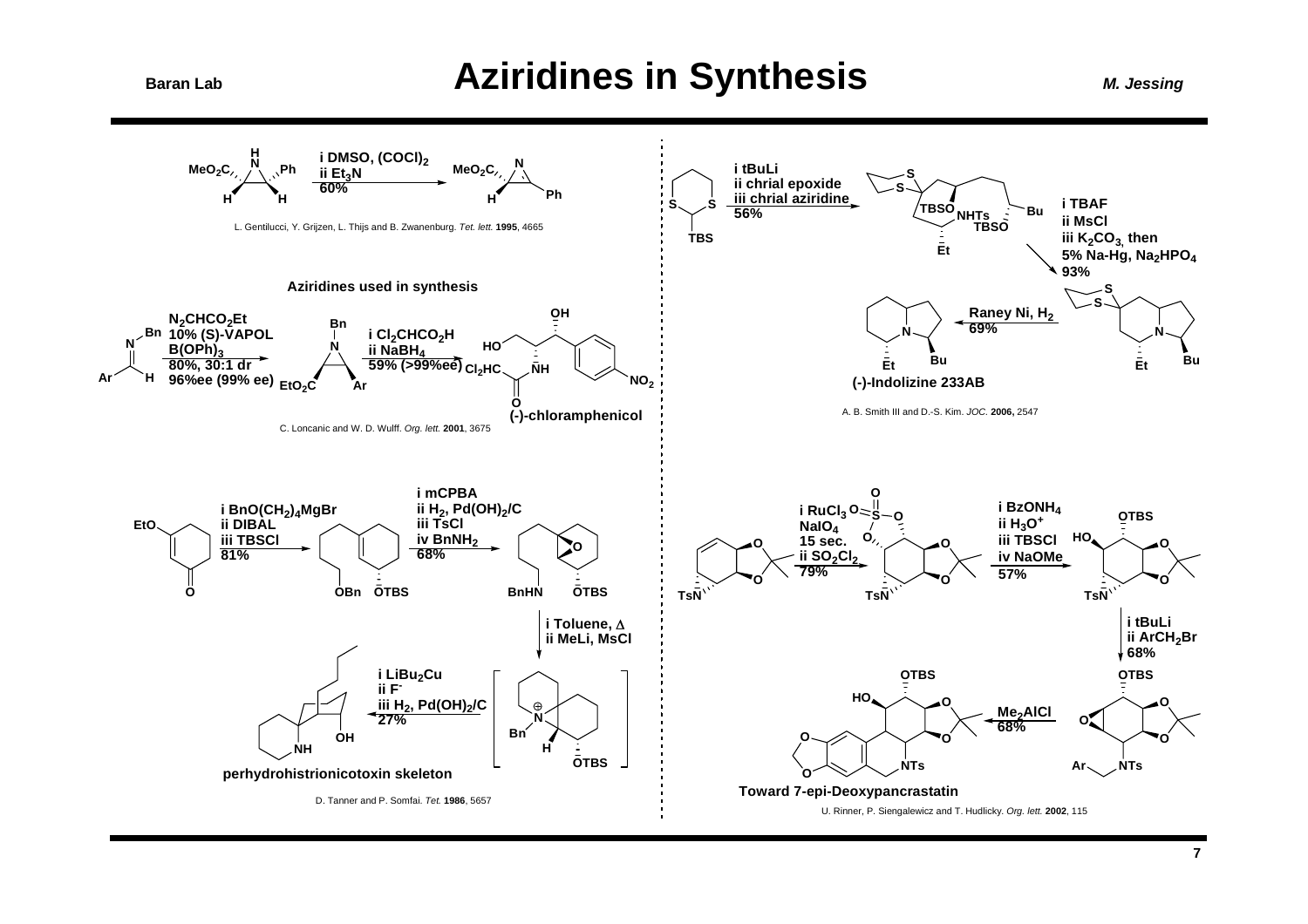